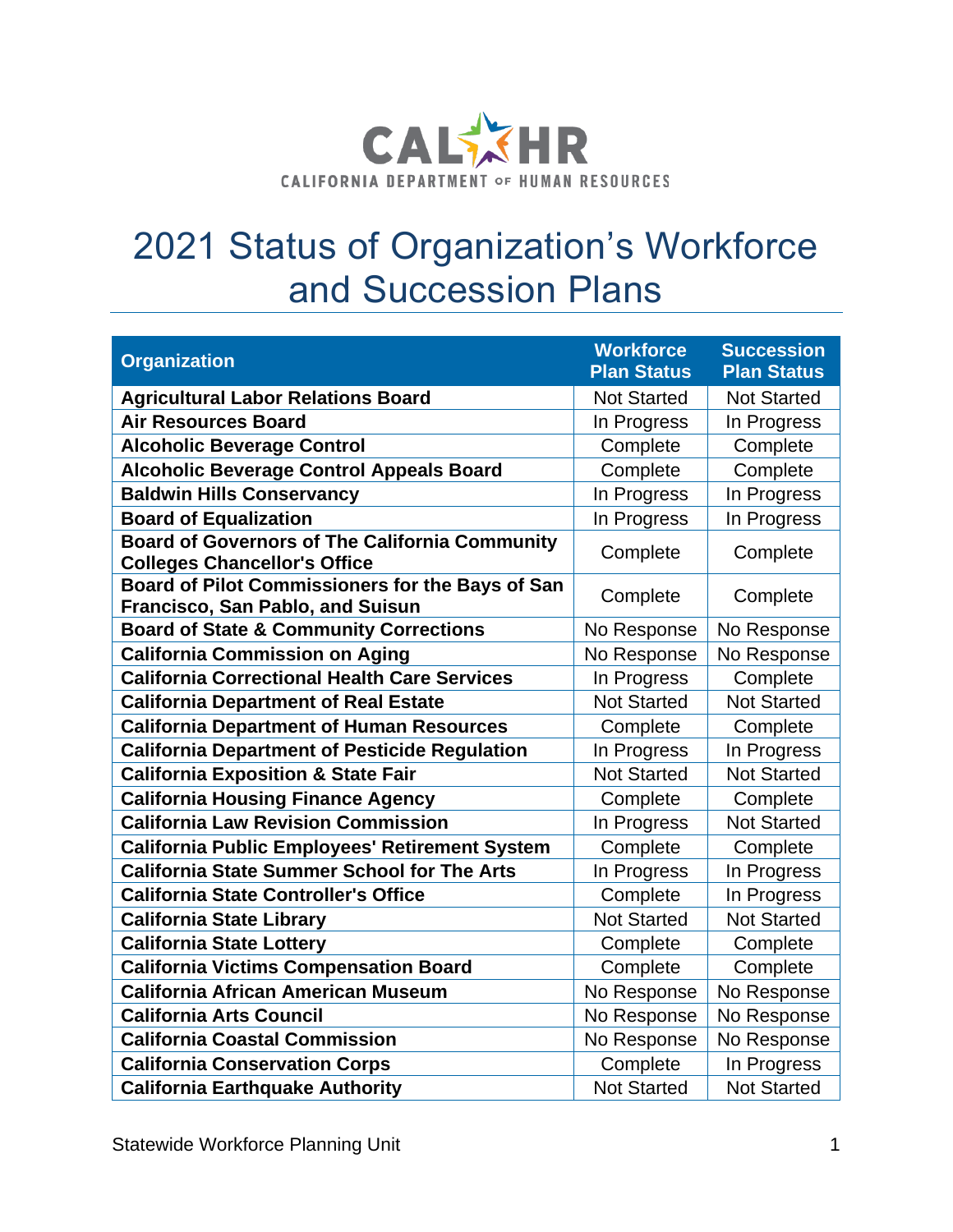| <b>Organization</b>                                                 | <b>Workforce</b><br><b>Plan Status</b> | <b>Succession</b><br><b>Plan Status</b> |
|---------------------------------------------------------------------|----------------------------------------|-----------------------------------------|
| <b>California Energy Commission</b>                                 | Complete                               | Complete                                |
| <b>California Gambling Control Commission</b>                       | Complete                               | Complete                                |
| <b>California Highway Patrol</b>                                    | Complete                               | In Progress                             |
| <b>California Science Center</b>                                    | Outdated                               | Outdated                                |
| <b>California State Teachers' Retirement System</b>                 | Complete                               | Complete                                |
| <b>California Student Aid Commission</b>                            | In Progress                            | Complete                                |
| <b>California Tahoe Conservancy</b>                                 | <b>Not Started</b>                     | <b>Not Started</b>                      |
| <b>Central Valley Flood Protection Board</b>                        | In Progress                            | <b>Not Started</b>                      |
| <b>Children and Family Commission</b>                               | In Progress                            | In Progress                             |
| <b>Coachella Valley Mountains Conservancy</b>                       | Complete                               | Complete                                |
| <b>Colorado River Board of California</b>                           | No Response                            | No Response                             |
| <b>Commission on Peace Officer Standards and</b><br><b>Training</b> | Complete                               | Complete                                |
| <b>Commission on State Mandates</b>                                 | In Progress                            | <b>Not Started</b>                      |
| <b>Commission on Teacher Credentialing</b>                          | Complete                               | Complete                                |
| <b>Commission on The Status of Women &amp; Girls</b>                | In Progress                            | In Progress                             |
| <b>Covered California</b>                                           | Outdated                               | Outdated                                |
| <b>Delta Protection Commission</b>                                  | Complete                               | In Progress                             |
| <b>Delta Stewardship Council</b>                                    | No Response                            | No Response                             |
| <b>Department of Finance</b>                                        | In Progress                            | In Progress                             |
| <b>Department of Financial Protection and</b><br><b>Innovation</b>  | Complete                               | Complete                                |
| <b>Department of Health Care Services</b>                           | Complete                               | Complete                                |
| <b>Department of Resources Recycling and</b><br><b>Recovery</b>     | In Progress                            | In Progress                             |
| <b>Department of Tax and Fee Administration</b>                     | Complete                               | Complete                                |
| <b>Department of Aging</b>                                          | Outdated                               | In Progress                             |
| <b>Department of Child Support Services</b>                         | Complete                               | Complete                                |
| <b>Department of Community Services and</b><br><b>Development</b>   | Complete                               | Complete                                |
| <b>Department of Conservation</b>                                   | Complete                               | Complete                                |
| <b>Department of Consumer Affairs</b>                               | Complete                               | Complete                                |
| <b>Department of Corrections &amp; Rehabilitation</b>               | In Progress                            | Complete                                |
| <b>Department of Developmental Services</b>                         | No Response                            | No Response                             |
| <b>Department of Education</b>                                      | No Response                            | No Response                             |
| Department of Fair Employment and Housing                           | Complete                               | In Progress                             |
| <b>Department of Fish and Wildlife</b>                              | Complete                               | Complete                                |
| <b>Department of Food and Agriculture</b>                           | Complete                               | Complete                                |
| <b>Department of Forestry and Fire Protection</b>                   | Complete                               | Complete                                |
| <b>Department of General Services</b>                               | Complete                               | Complete                                |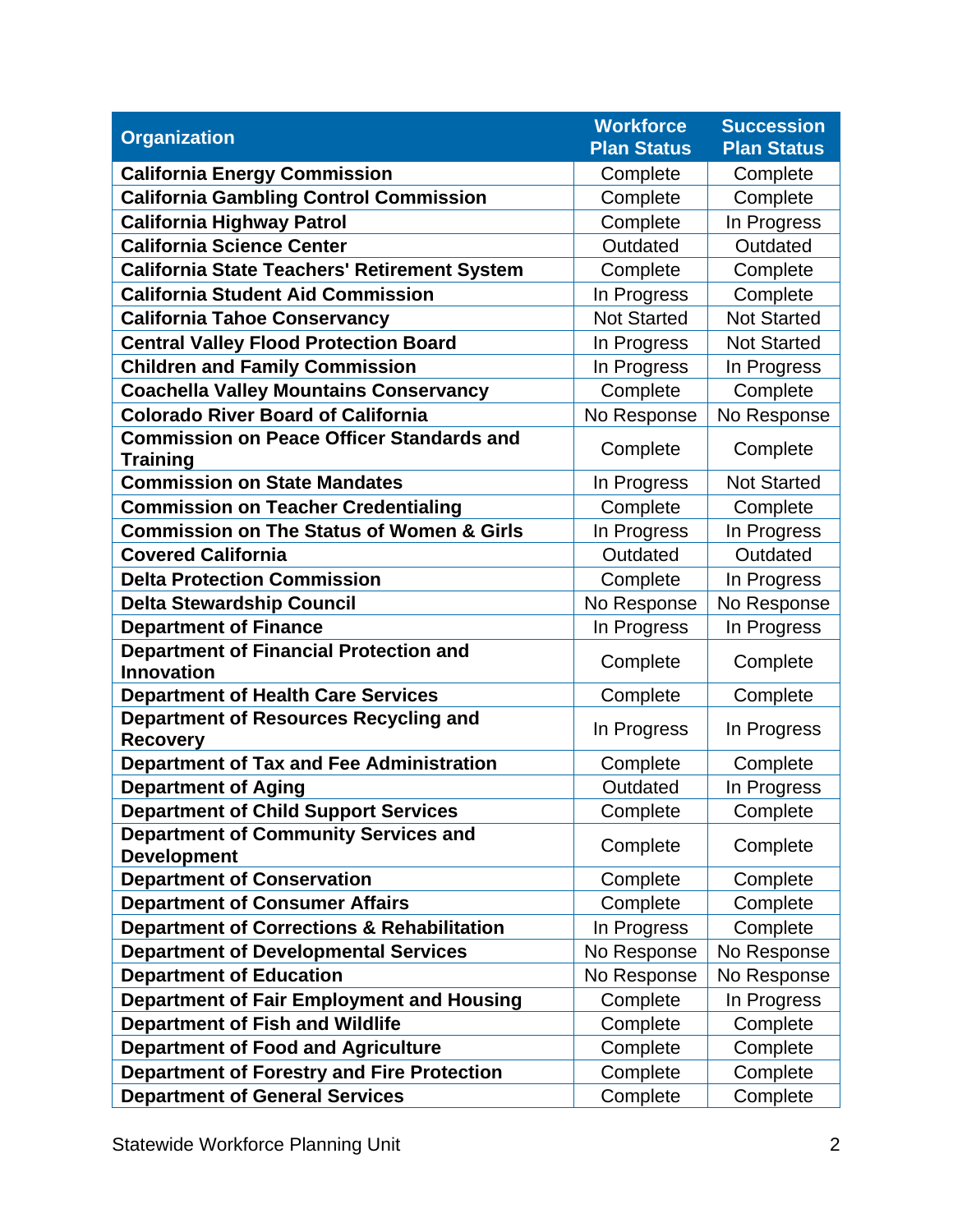| <b>Organization</b>                                                              | <b>Workforce</b><br><b>Plan Status</b> | <b>Succession</b><br><b>Plan Status</b> |
|----------------------------------------------------------------------------------|----------------------------------------|-----------------------------------------|
| <b>Department of Housing and Community</b><br><b>Development</b>                 | Complete                               | Complete                                |
| <b>Department of Industrial Relations</b>                                        | <b>Not Started</b>                     | <b>Not Started</b>                      |
| <b>Department of Insurance</b>                                                   | Outdated                               | Outdated                                |
| <b>Department of Justice</b>                                                     | Complete                               | Complete                                |
| <b>Department of Managed Health Care</b>                                         | Complete                               | Complete                                |
| <b>Department of Motor Vehicles</b>                                              | Complete                               | Complete                                |
| <b>Department of Parks &amp; Recreation</b>                                      | In Progress                            | In Progress                             |
| <b>Department of Public Health</b>                                               | Complete                               | Complete                                |
| <b>Department of Rehabilitation</b>                                              | In Progress                            | In Progress                             |
| <b>Department of Social Services</b>                                             | No Response                            | No Response                             |
| <b>Department of State Hospitals</b>                                             | Complete                               | In Progress                             |
| <b>Department of Technology</b>                                                  | Complete                               | <b>Not Started</b>                      |
| <b>Department of Toxic Substances Control</b>                                    | Complete                               | Complete                                |
| <b>Department of Transportation</b>                                              | No Response                            | No Response                             |
| <b>Department of Veterans Affairs</b>                                            | Complete                               | Complete                                |
| <b>Department of Water Resources</b>                                             | Complete                               | In Progress                             |
| <b>Education Audit Appeals Panel</b>                                             | In Progress                            | In Progress                             |
| <b>Emergency Medical Services Authority</b>                                      | <b>Not Started</b>                     | <b>Not Started</b>                      |
| <b>Employment Development Department</b>                                         | Complete                               | Complete                                |
| <b>Fair Political Practices Commission</b>                                       | Complete                               | Complete                                |
| <b>Financial Information System for California</b>                               | In Progress                            | In Progress                             |
| <b>Franchise Tax Board</b>                                                       | Complete                               | Complete                                |
| <b>Governor's Office of Business and Economic</b><br><b>Development (GO-Biz)</b> | Complete                               | Complete                                |
| <b>Governor's Office of Emergency Services</b>                                   | Complete                               | Complete                                |
| <b>High Speed Rail Authority</b>                                                 | Complete                               | Complete                                |
| <b>Horse Racing Board</b>                                                        | Complete                               | Complete                                |
| <b>Mental Health Services Oversight and</b><br><b>Accountability Commission</b>  | Complete                               | Complete                                |
| <b>Military Department</b>                                                       | Complete                               | No Response                             |
| <b>Native American Heritage Commission</b>                                       | No Response                            | No Response                             |
| <b>Office of Administrative Law</b>                                              | In Progress                            | In Progress                             |
| <b>Office of Environmental Health Hazard</b><br><b>Assessment</b>                | Complete                               | <b>Not Started</b>                      |
| <b>Office of Statewide Health Planning &amp;</b><br><b>Development</b>           | Complete                               | Complete                                |
| <b>Office of Systems Integration</b>                                             | Complete                               | In Progress                             |
| <b>Office of Tax Appeals</b>                                                     | In Progress                            | In Progress                             |
| <b>Office of The State Public Defender</b>                                       | Complete                               | Complete                                |